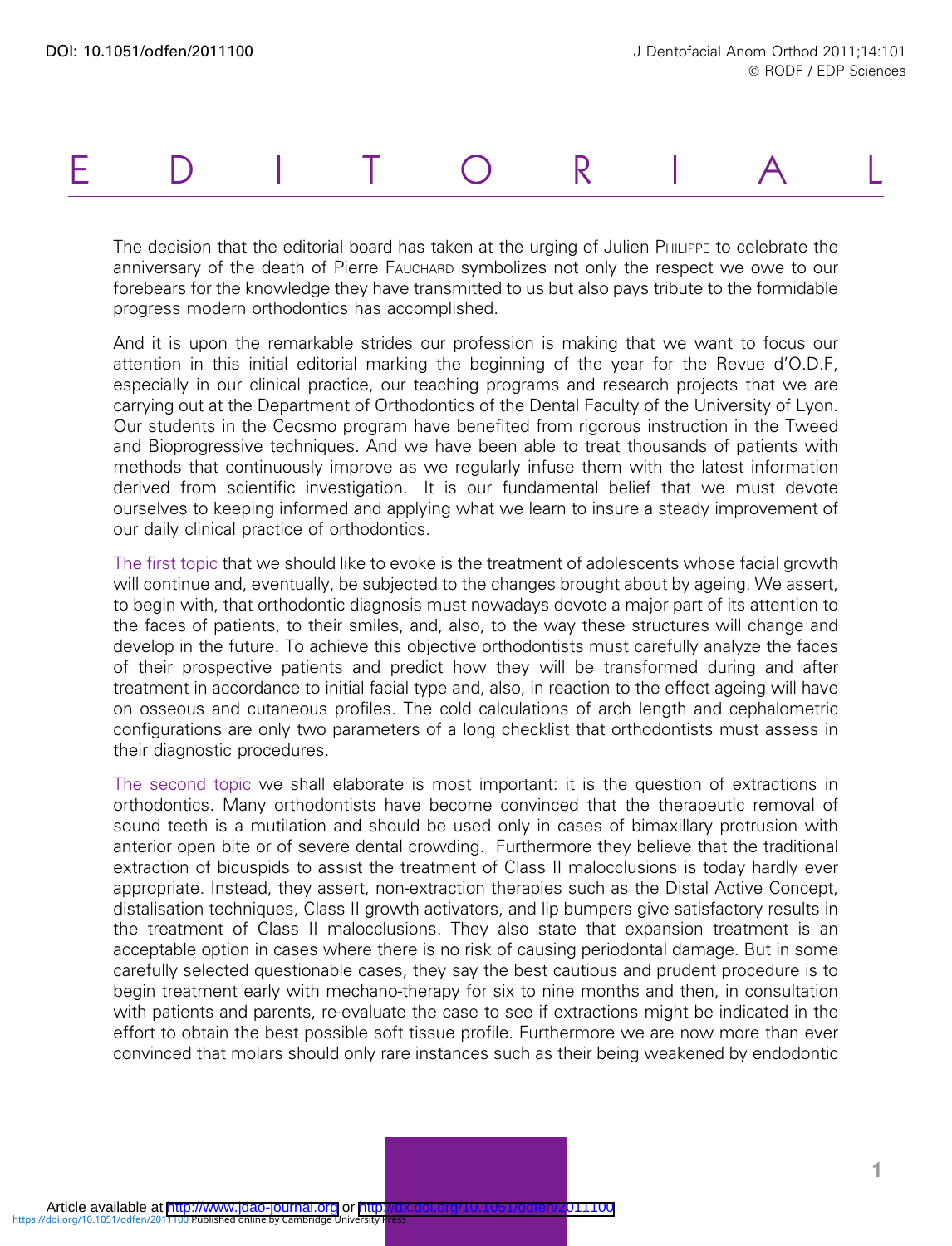deseases, be removed as an adjunct to orthodontic therapy because their extraction causes too great a reduction in the masticatory coefficient and the long-term stability of the dentition.

The indications for surgical intervention in orthodontics are the third point we wish to discuss. Even if patients and parents are willing to accept a compromised outcome, they should be clearly informed of what advantages surgical intervention could bestow. Failure to do so could leave practitioners exposed to future criticism or even litigation. Treating extreme cases adequately by orthodontics alone should not be considered proof of a practitioners' skill but instead suggest neglect for not having combined their therapy with orthognathic surgery that could deliver the balanced and stable result that orthodontics alone could not obtain.

Surgeons have been able to greatly refine their techniques since the advent of screwed-in plates to stabilize osteosynthesis. We have witnessed the progressive disappearance of indications for segmented osteotomies. The utilization of ''piezosurgery'', the introduction of corticotomy techniques, miniscrew anchorage, and the en masse distal movement to correct initial dento-alveolar compensations of the type Junji SUGAWARA presented have greatly increased the stability of surgico-orthodontic treatment and also decreased treatment time and considerably reduced the need for extractions in pre-surgical orthodontic procedures.

The fourth subject that we consider well worthy of being discussed is, of course, treatment of adults, a field in which great improvements have been made. Treatment plans must be reasonable and acceptable in length and practicality for the increasing number of older patients seeking orthodontic care and the promise of relatively painless treatment must be an important factor in the choice of an always be individualized and often multi-disciplinary therapy. When practitioners fail to find an appropriate approach but instead choose a therapy that is inopportune or overly ambitious they could transform a case of average difficulty into one that is excessively complex.

With modern techniques orthodontists can now successfully treat some patients with periodontal deficits but for these patients, practitioners should refrain from attempting major tooth movements that present the short-term risk of loss of dental units. For adult patients orthodontists do not need to close all spaces left by missing teeth, or to perform other operations that could better be accomplished by means of implants or prostheses. The advent of implants has freed orthodontists from the temptation to perform difficult procedures that put tooth roots in danger or unnecessarily prolong treatment. Instead an orthodontist and patient, in full and frank consultation, may accept a compromise result as the individualized optimum for that patient and that situation.

Summing up, we can only urge you seek continual improvement in the exercise of your professional responsibilities and to look forward to the introduction of new and more effective therapies even if you are convinced of the superb efficacy of the treatment you already deliver. In the words of the Coleman and Leigh song that Frank Sinatra made popular, ''The best is yet to come.'' We should also bear in mind that even though Edward Hartley ANGLE thought the upper first molar was the key to occlusion and that all occlusion had to be based upon it, today we are able to move this tooth only, 2 mm in adult Class II malocclusions treatments. Actually, that key tooth cannot be distally moved during the growth period. ENLOW has argued that the maxillary tuberosity, the primary growth center, stimulates mesial movement, which opposes the forces that orthodontists may apply to that key tooth. Numerous recent studies

△

 $\sim$